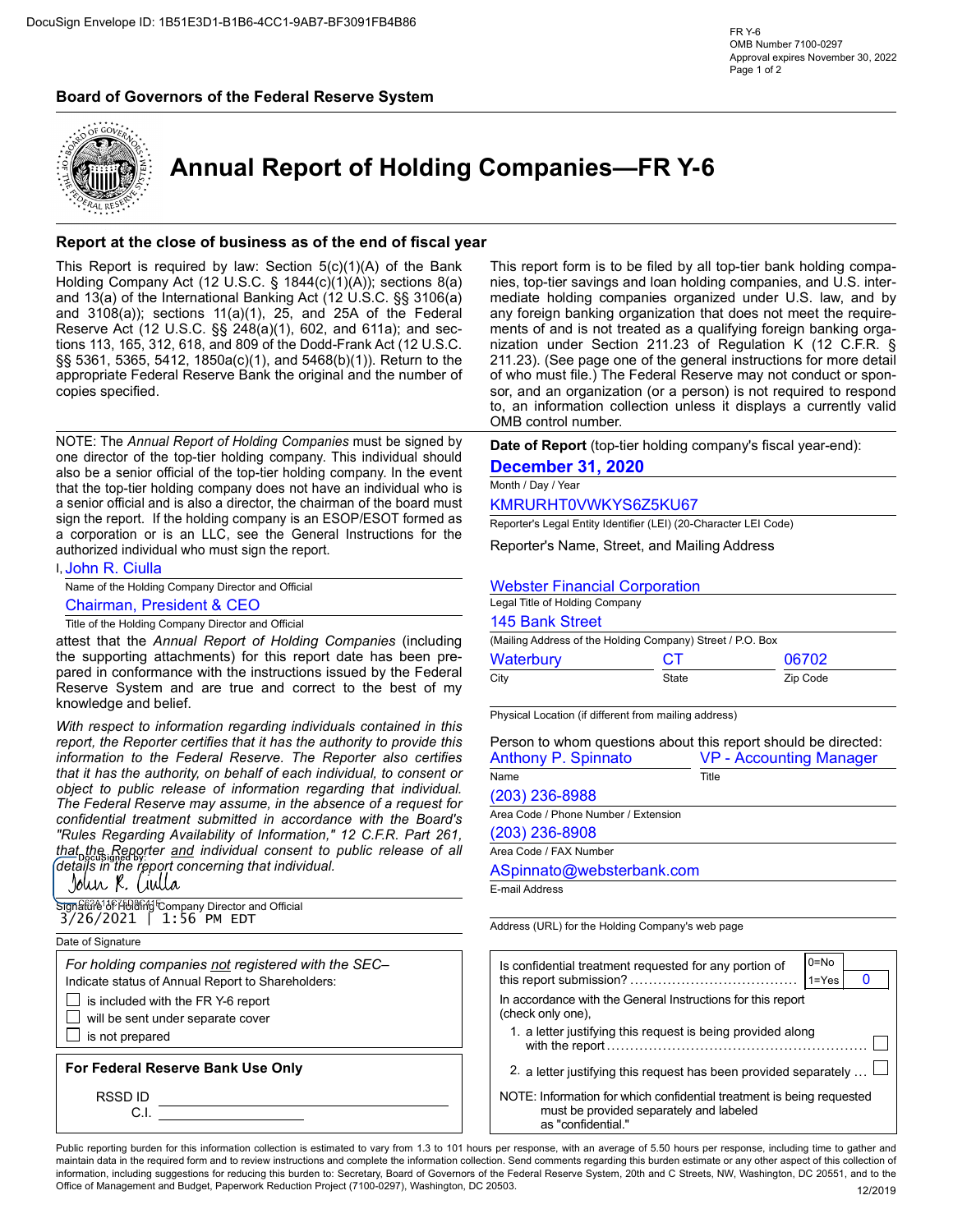# For Use By Tiered Holding Companies

| Sign Envelope ID: 1B51E3D1-B1B6-4CC1-9AB7-BF3091FB4B86                                                                                            |                                                                       |       | <b>FR Y-6</b><br>Page 2 of 2 |
|---------------------------------------------------------------------------------------------------------------------------------------------------|-----------------------------------------------------------------------|-------|------------------------------|
| For Use By Tiered Holding Companies                                                                                                               |                                                                       |       |                              |
| Top-tiered holding companies must list the names, mailing address, and physical locations of each of their subsidiary holding companies<br>below. |                                                                       |       |                              |
| Legal Title of Subsidiary Holding Company                                                                                                         | Legal Title of Subsidiary Holding Company                             |       |                              |
| (Mailing Address of the Subsidiary Holding Company) Street / P.O. Box                                                                             | (Mailing Address of the Subsidiary Holding Company) Street / P.O. Box |       |                              |
| Zip Code<br>City<br>State                                                                                                                         | City                                                                  | State | Zip Code                     |
| Physical Location (if different from mailing address)                                                                                             | Physical Location (if different from mailing address)                 |       |                              |
| Legal Title of Subsidiary Holding Company                                                                                                         | Legal Title of Subsidiary Holding Company                             |       |                              |
| (Mailing Address of the Subsidiary Holding Company) Street / P.O. Box                                                                             | (Mailing Address of the Subsidiary Holding Company) Street / P.O. Box |       |                              |
| Zip Code<br>City<br>State                                                                                                                         | City                                                                  | State | Zip Code                     |
| Physical Location (if different from mailing address)                                                                                             | Physical Location (if different from mailing address)                 |       |                              |
| Legal Title of Subsidiary Holding Company                                                                                                         | Legal Title of Subsidiary Holding Company                             |       |                              |
| (Mailing Address of the Subsidiary Holding Company) Street / P.O. Box                                                                             | (Mailing Address of the Subsidiary Holding Company) Street / P.O. Box |       |                              |
| Zip Code<br>City<br>State                                                                                                                         | City                                                                  | State | Zip Code                     |
| Physical Location (if different from mailing address)                                                                                             | Physical Location (if different from mailing address)                 |       |                              |
| Legal Title of Subsidiary Holding Company                                                                                                         | Legal Title of Subsidiary Holding Company                             |       |                              |
| (Mailing Address of the Subsidiary Holding Company) Street / P.O. Box                                                                             | (Mailing Address of the Subsidiary Holding Company) Street / P.O. Box |       |                              |
| Zip Code<br>City<br>State                                                                                                                         | City                                                                  | State | Zip Code                     |
| Physical Location (if different from mailing address)                                                                                             | Physical Location (if different from mailing address)                 |       |                              |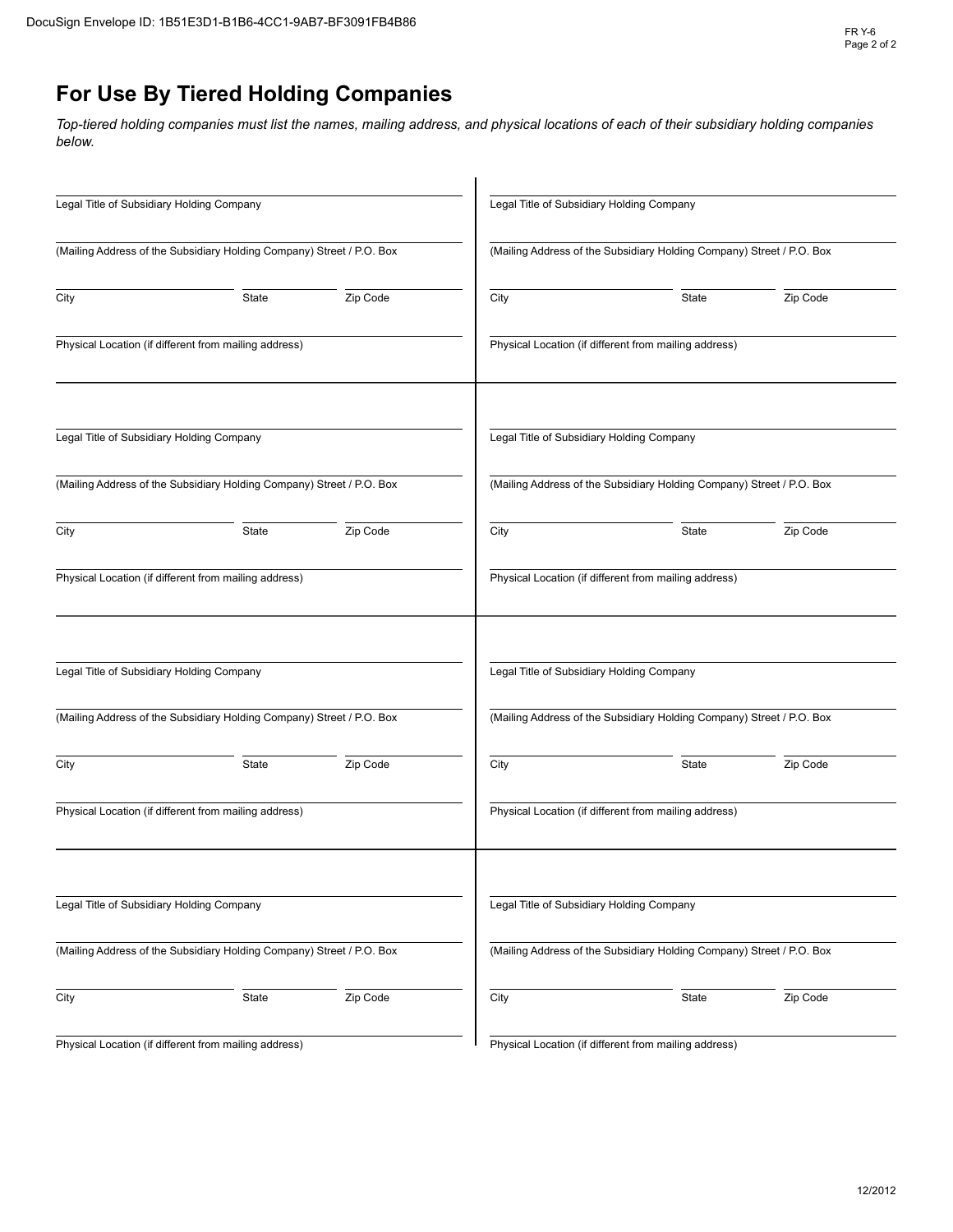# **Form FR Y-6 Webster Financial Corporation 145 Bank Street Waterbury, CT 06702 Fiscal Year Ending December 31, 2020**

## **Report Item 1:**

The bank holding company, Webster Financial Corporation, is registered with the SEC and prepares an annual report.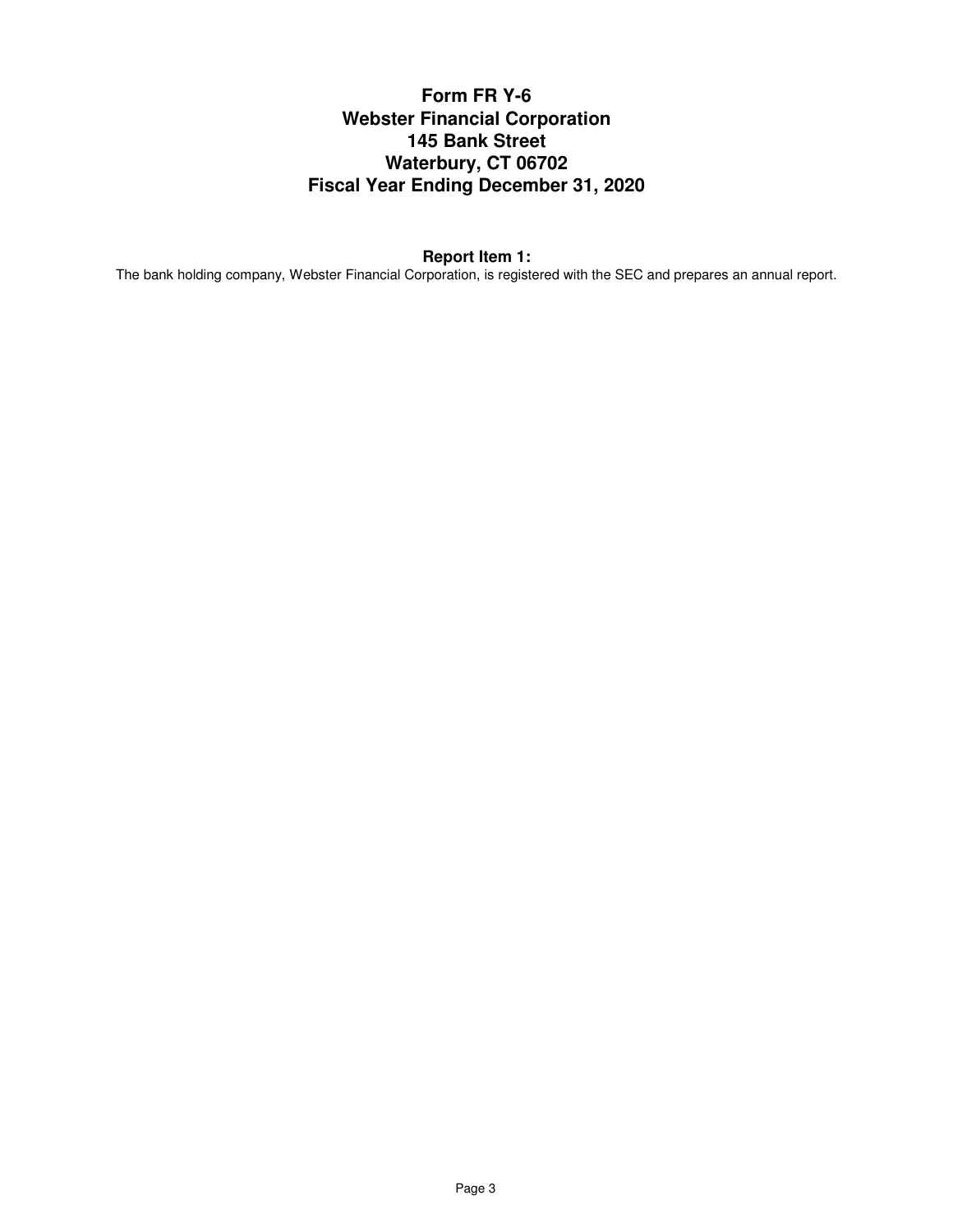

100% owned unless otherwise stated.LEI not applicable unless noted.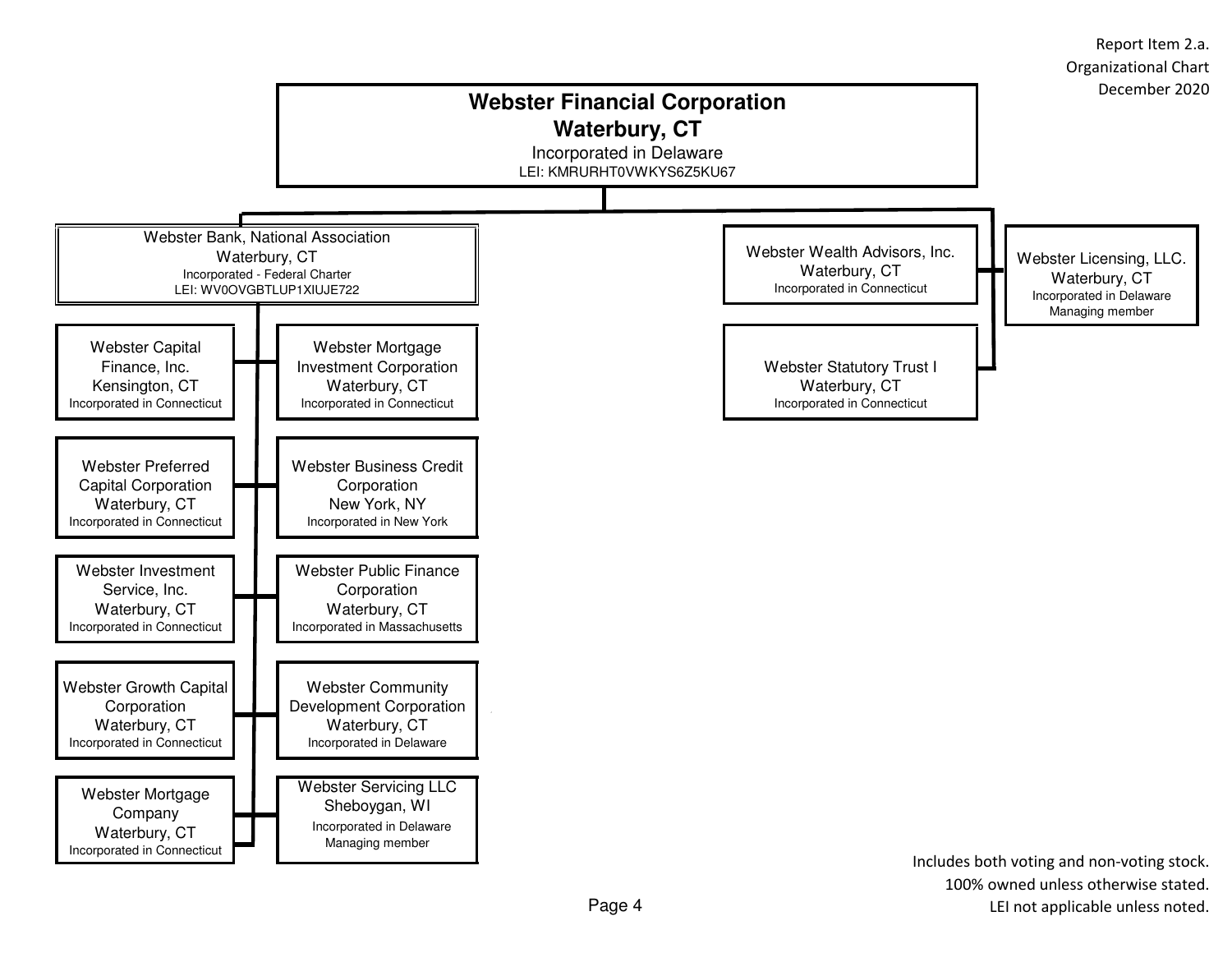**Results:** A list of branches for your depository institution: WEBSTER BANK, NATIONAL ASSOCIATION (ID\_RSSD: 761806). This depository institution is held by WEBSTER FINANCIAL CORPORATION (1145476) of WATERBURY, CT. The data are as of 12/31/2020. Data reflects information that was received and processed through 01/05/2021.

## **Reconciliation and Verification Steps**

1. In the **Data Action** column of each branch row, enter one or more of the actions specified below 2. If required, enter the date in the **Effective Date** column

## **Actions**

**OK:** If the branch information is correct, enter 'OK' in the Data Action column.

**Change:** If the branch information is incorrect or incomplete, revise the data, enter 'Change' in the **Data Action** column and the date when this information first became valid in the **Effective Date** column. **Close:** If a branch listed was sold or closed, enter 'Close' in the **Data Action** column and the sale or closure date in the **Effective Date** column. **Delete:** If a branch listed was never owned by this depository institution, enter 'Delete' in the **Data Action** column. **Add:** If a reportable branch is missing, insert a row, add the branch data, and enter 'Add' in the **Data Action** column and the opening or acquisition date in the **Effective Date** column.

If printing this list, you may need to adjust your page setup in MS Excel. Try using landscape orientation, page scaling, and/or legal sized paper.

## **Submission Procedure**

When you are finished, send a saved copy to your FRB contact. See the detailed instructions on this site for more information. If you are e-mailing this to your FRB contact, put your institution name, city and state in the subject line of the e-mail.

Note:

To satisfy the **FR Y-10 reporting requirements**, you must also submit FR Y-10 Domestic Branch Schedules for each branch with a **Data Action** of Change, Close, Delete, or Add. The FR Y-10 report may be submitted in a hardcopy format or via the FR Y-10 Online application - https://y10online.federalreserve.gov.

\* FDIC UNINUM, Office Number, and ID\_RSSD columns are for reference only. Verification of these values is not required.

|    | Data Action   Effective Date   Branch Service Type | Branch ID RSSD* Popular Name |                                             | <b>Street Address</b>          | City                 | State     | <b>Zip Code</b> | County           | Country                    |                     | FDIC UNINUM <sup>*</sup> Office Number* | <b>Head Office</b>                        | Head Office ID RSSD* Comments |  |
|----|----------------------------------------------------|------------------------------|---------------------------------------------|--------------------------------|----------------------|-----------|-----------------|------------------|----------------------------|---------------------|-----------------------------------------|-------------------------------------------|-------------------------------|--|
| ΩК | Full Service (Head Office)                         |                              | 761806 WEBSTER BANK, NATIONAL ASSOCIATION   | 145 BANK STREET. WEBSTER PLAZA | WATERBURY            | <b>CT</b> | 06702           | <b>NEW HAVEN</b> | UNITED STATES Not Required |                     | Not Required                            | WEBSTER BANK, NATIONAL ASSOCIATION        | 761806                        |  |
| OK | <b>Full Service</b>                                | 1219546                      | <b>DIVISION STREET BRANCH</b>               | 200 DIVISION STREET            | ANSONIA              | <b>CT</b> | 06401           | <b>NEW HAVEN</b> | <b>UNITED STATES</b>       | Not Required        | Not Required                            | WEBSTER BANK, NATIONAL ASSOCIATION        | 761806                        |  |
| OK | <b>Full Service</b>                                |                              | 1161122 AVON BRANCH                         | 392 WEST MAIN STREET           | AVON                 | CT        | 06001           | <b>HARTFORD</b>  | UNITED STATES              | Not Required        | Not Required                            | WEBSTER BANK, NATIONAL ASSOCIATION        | 761806                        |  |
| OK | Full Service                                       |                              | 533704 BERLIN BRANCH                        | 40 WEBSTER SQUARE PLACE        | <b>BERLIN</b>        | <b>CT</b> | 06037           | <b>HARTFORD</b>  | UNITED STATES              | <b>Not Required</b> | Not Required                            | WEBSTER BANK, NATIONAL ASSOCIATION        | 761806                        |  |
| OK | <b>Full Service</b>                                | 1409150                      | <b>BETHANY BRANCH</b>                       | 696 AMITY ROAD                 | <b>BETHANY</b>       | <b>CT</b> | 06524           | <b>NEW HAVEN</b> | <b>UNITED STATES</b>       | <b>Not Required</b> | Not Required                            | WEBSTER BANK, NATIONAL ASSOCIATION        | 761806                        |  |
| OK | Full Service                                       | 748209                       | COPACO SHOPPING CENTER BRANCH               | 319 COTTAGE GROVE ROAD         | <b>BLOOMFIELD</b>    | <b>CT</b> | 06002           | <b>HARTFORD</b>  | UNITED STATES              | <b>Not Required</b> | Not Required                            | WEBSTER BANK, NATIONAL ASSOCIATION        | 761806                        |  |
| OK | Full Service                                       |                              | 1167629 BRANFORD BRANCH                     | <b>I SOUTH MAIN STREET</b>     | <b>BRANFORD</b>      | CT        | 06405           | <b>NEW HAVEN</b> | <b>UNITED STATES</b>       | Not Required        | Not Required                            | WEBSTER BANK, NATIONAL ASSOCIATION        | 761806                        |  |
| OK | <b>Full Service</b>                                |                              | 3373189 BRIDGEPORT BRANCH                   | 3546 MAIN STREET               | <b>BRIDGEPORT</b>    | <b>CT</b> | 06606           | FAIRFIELD        | UNITED STATES              | Not Required        | Not Required                            | WEBSTER BANK, NATIONAL ASSOCIATION        | 761806                        |  |
| ОК | <b>Full Service</b>                                | 172608                       | BRISTOL DOWNTOWN BRANCH                     | 150 MAIN STREET                | <b>BRISTOL</b>       | CT        | 06010           | <b>HARTFORD</b>  | UNITED STATES              | <b>Not Required</b> | Not Required                            | WEBSTER BANK, NATIONAL ASSOCIATION        | 761806                        |  |
| ОК | Full Service                                       |                              | 3776520 PLAZA BRANCH                        | 575 FARMINGTON AVENUE          | <b>BRISTOL</b>       | CT        | 06010           | <b>HARTFORD</b>  | UNITED STATES              | <b>Not Required</b> | Not Required                            | WEBSTER BANK, NATIONAL ASSOCIATION        | 761806                        |  |
| OK | <b>Full Service</b>                                | 378503                       | <b>BROOKFIELD NORTH BRANCH</b>              | 789 FEDERAL ROAD               | <b>BROOKFIELD</b>    | <b>CT</b> | 06804           | FAIRFIELD        | UNITED STATES              | <b>Not Required</b> | Not Required                            | <b>WEBSTER BANK, NATIONAL ASSOCIATION</b> | 761806                        |  |
| ОК | <b>Full Service</b>                                |                              | 2687731 CANTON BRANCH                       | 220 ALBANY TURNPIKE            | CANTON               | <b>CT</b> | 06019           | <b>HARTFORD</b>  | UNITED STATES              | Not Required        | Not Required                            | WEBSTER BANK, NATIONAL ASSOCIATION        | 761806                        |  |
| OK | Full Service                                       |                              | 3776687 CHESHIRE NORTH BRANCH               | 145 HIGHLAND AVE               | CHESHIRE             | CT        | 06410           | <b>NEW HAVEN</b> | <b>UNITED STATES</b>       | <b>Not Required</b> | Not Required                            | WEBSTER BANK, NATIONAL ASSOCIATION        | 761806                        |  |
| OK | <b>Full Service</b>                                |                              | 1215203 CHESHIRE SOUTH BRANCH               | 975 SOUTH MAIN STREET          | CHESHIRE             | <b>CT</b> | 06410           | <b>NEW HAVEN</b> | UNITED STATES              | Not Required        | Not Required                            | WEBSTER BANK, NATIONAL ASSOCIATION        | 761806                        |  |
| ОК | <b>Full Service</b>                                | 400703                       | CROMWELL BRANCH                             | <b>5 COLES RD</b>              | CROMWELI             | CT        | 06416           | MIDDLESEX        | <b>UNITED STATES</b>       | <b>Not Required</b> | Not Required                            | WEBSTER BANK, NATIONAL ASSOCIATION        | 761806                        |  |
| ОК | Full Service                                       |                              | 668576 DANBURY - MAIN STREET OFFICE         | 301 MAIN STREET                | <b>DANBURY</b>       | <b>CT</b> | 06810           | FAIRFIELD        | UNITED STATES              | <b>Not Required</b> | Not Required                            | WEBSTER BANK, NATIONAL ASSOCIATION        | 761806                        |  |
| OK | <b>Full Service</b>                                |                              | 3776780 DANBURY BRANCH                      | 83 NEWTOWN ROAD                | DANBURY              | <b>CT</b> | 06810           | FAIRFIELD        | UNITED STATES              | <b>Not Required</b> | Not Required                            | WEBSTER BANK, NATIONAL ASSOCIATION        | 761806                        |  |
| OK | <b>Full Service</b>                                | 3776801                      | <b>DARIEN OFFICE</b>                        | 1101 BOSTON POST ROAD          | DARIEN               | <b>CT</b> | 06820           | FAIRFIELD        | UNITED STATES              | <b>Not Required</b> | Not Required                            | WEBSTER BANK, NATIONAL ASSOCIATION        | 761806                        |  |
| OK | Full Service                                       |                              | 705903 ORANGE-DERBY BRANCH                  | 500 NEW HAVEN AVENUE           | DERBY                | <b>CT</b> | 06418           | <b>NEW HAVEN</b> | <b>UNITED STATES</b>       | <b>Not Required</b> | Not Required                            | WEBSTER BANK, NATIONAL ASSOCIATION        | 761806                        |  |
| OK | <b>Full Service</b>                                |                              | 647900 EAST HARTFORD BRANCH                 | 1085 MAIN STREET               | <b>EAST HARTFORD</b> | <b>CT</b> | 06108           | <b>HARTFORD</b>  | UNITED STATES              | <b>Not Required</b> | Not Required                            | WEBSTER BANK, NATIONAL ASSOCIATION        | 761806                        |  |
| OK | <b>Full Service</b>                                |                              | 672706 SILVER LANE OFFICE BRANCH            | 1491 SILVER LANE               | <b>EAST HARTFORD</b> | <b>CT</b> | 06118           | <b>HARTFORD</b>  | UNITED STATES              | <b>Not Required</b> | <b>Not Required</b>                     | WEBSTER BANK, NATIONAL ASSOCIATION        | 761806                        |  |
| OK | Full Service                                       |                              | 1215221 EAST HAVEN BRANCH                   | 260 MAIN STR                   | <b>EAST HAVEN</b>    | CT        | 06512           | <b>NEW HAVEN</b> | <b>UNITED STATES</b>       | <b>Not Required</b> | Not Required                            | WEBSTER BANK, NATIONAL ASSOCIATION        | 761806                        |  |
| OK | <b>Full Service</b>                                |                              | 899503 EAST WINDSOR BRANCH                  | 2 NORTH ROAD                   | <b>EAST WINDSOR</b>  | <b>CT</b> | 06088           | <b>HARTFORD</b>  | UNITED STATES              | <b>Not Required</b> | Not Required                            | <b>WEBSTER BANK, NATIONAL ASSOCIATION</b> | 761806                        |  |
| OK | <b>Full Service</b>                                |                              | 1189247 FRESHWATER BLVD BRANCH              | 50 FRESHWATER BLVD             | <b>ENFIELD</b>       | <b>CT</b> | 06082           | <b>HARTFORD</b>  | <b>UNITED STATES</b>       | Not Required        | Not Required                            | WEBSTER BANK, NATIONAL ASSOCIATION        | 761806                        |  |
| OK | Full Service                                       |                              | 3777639 ESSEX BRANCH                        | 130 WESTBROOK ROAD             | ESSEX                | CT        | 06426           | MIDDLESEX        | UNITED STATES              | Not Required        | Not Required                            | WEBSTER BANK, NATIONAL ASSOCIATION        | 761806                        |  |
| OK | <b>Full Service</b>                                |                              | 2067089 BLACK ROCK TURNPIKE BRANCH          | 1919 BLACK ROCK TURNPIKE       | FAIRFIELD            | <b>CT</b> | 06825           | FAIRFIELD        | UNITED STATES              | <b>Not Required</b> | Not Required                            | <b>WEBSTER BANK, NATIONAL ASSOCIATION</b> | 761806                        |  |
| OK | <b>Full Service</b>                                |                              | 1167599 FAIRFIELD BRANCH                    | 1177 POST ROAD                 | <b>FAIRFIELD</b>     | <b>CT</b> | 06824           | FAIRFIELD        | <b>UNITED STATES</b>       | Not Required        | Not Required                            | WEBSTER BANK, NATIONAL ASSOCIATION        | 761806                        |  |
| OK | <b>Full Service</b>                                |                              | 859806 FARMINGTON VILLAGE BRANCH            | 2 HIGH STREET                  | <b>FARMINGTON</b>    | CT        | 06032           | <b>HARTFORD</b>  | UNITED STATES              | <b>Not Required</b> | Not Required                            | WEBSTER BANK, NATIONAL ASSOCIATION        | 761806                        |  |
| OK | <b>Full Service</b>                                |                              | 2687759 FORESTVILLE BRANCH                  | 797 PINE STREET                | <b>FORESTVILLE</b>   | <b>CT</b> | 06010           | <b>HARTFORD</b>  | UNITED STATES              | <b>Not Required</b> | Not Required                            | WEBSTER BANK, NATIONAL ASSOCIATION        | 761806                        |  |
| ΩK | Full Service                                       | 346904                       | <b>GLASTONBURY BRANCH</b>                   | 141 HEBRON AVE                 | <b>GLASTONBURY</b>   | CT        | 06033           | <b>HARTFORD</b>  | <b>UNITED STATES</b>       | Not Required        | Not Required                            | WEBSTER BANK, NATIONAL ASSOCIATION        | 761806                        |  |
| ОК | Full Service                                       |                              | 4485230 GREENWICH BRANCH                    | 85 MASON STREET                | GREENWICH            | <b>CT</b> | 06830           | FAIRFIELD        | UNITED STATES              | <b>Not Required</b> | Not Required                            | WEBSTER BANK, NATIONAL ASSOCIATION        | 761806                        |  |
| OK | <b>Full Service</b>                                |                              | 277101 GUILFORD BRANCH                      | 1069 BOSTON POST ROAD          | <b>GUILFORD</b>      | <b>CT</b> | 06437           | <b>NEW HAVEN</b> | UNITED STATES              | <b>Not Required</b> | Not Required                            | WEBSTER BANK, NATIONAL ASSOCIATION        | 761806                        |  |
| OK | <b>Full Service</b>                                |                              | 2484275 DIXWELL AVENUE BRANCH               | 2855 DIXWELL AVENUE            | <b>HAMDEN</b>        | <b>CT</b> | 06518           | <b>NEW HAVEN</b> | UNITED STATES              | <b>Not Required</b> | Not Required                            | WEBSTER BANK, NATIONAL ASSOCIATION        | 761806                        |  |
|    |                                                    |                              |                                             |                                | <b>HAMDEN</b>        | <b>CT</b> | 06514           | <b>NEW HAVEN</b> | UNITED STATES              |                     |                                         |                                           | 761806                        |  |
| ОК | Full Service                                       |                              | 1215306 HAMDEN BRANCH                       | <b>5 HELEN STREET</b>          |                      |           |                 |                  |                            | Not Required        | Not Required                            | WEBSTER BANK, NATIONAL ASSOCIATION        |                               |  |
| OK | <b>Full Service</b>                                |                              | 3921179 CITYPLACE BRANCH                    | 185 ASYLUM STREET              | <b>HARTFORD</b>      | CT        | 06103           | <b>HARTFORD</b>  | UNITED STATES              | <b>Not Required</b> | Not Required                            | WEBSTER BANK, NATIONAL ASSOCIATION        | 761806                        |  |
| OK | Full Service                                       | 1161092                      | <b>FRANKLIN AVE BRANCH</b>                  | 324 FRANKLIN AVE               | <b>HARTFORD</b>      | <b>CT</b> | 06114           | <b>HARTFORD</b>  | UNITED STATES              | <b>Not Required</b> | Not Required                            | WEBSTER BANK, NATIONAL ASSOCIATION        | 761806                        |  |
| ОК | <b>Full Service</b>                                |                              | 2210586 HARTFORD FARMINGTON BRANCH          | 108 FARMINGTON AVENUE          | <b>HARTFORD</b>      | CT        | 06105           | <b>HARTFORD</b>  | UNITED STATES              | Not Required        | Not Required                            | WEBSTER BANK, NATIONAL ASSOCIATION        | 761806                        |  |
| OK | <b>Full Service</b>                                |                              | 671101 PARK STREET BRANCH                   | <b>680 PARK STREET</b>         | <b>HARTFORD</b>      | <b>CT</b> | 06106           | <b>HARTFORD</b>  | UNITED STATES              | <b>Not Required</b> | Not Required                            | WEBSTER BANK, NATIONAL ASSOCIATION        | 761806                        |  |
| OΚ | Full Service                                       |                              | 694100 KENSINGTON MAIN BRANCH               | 346 MAIN STREET, BOX 218       | <b>KENSINGTON</b>    | <b>CT</b> | 06037           | <b>HARTFORD</b>  | UNITED STATES              | Not Required        | Not Required                            | WEBSTER BANK, NATIONAL ASSOCIATION        | 761806                        |  |
| ОК | Full Service                                       |                              | 440400 KENT BRANCH                          | 50 NORTH MAIN STREET           | <b>KENT</b>          | <b>CT</b> | 06757           | LITCHFIELD       | UNITED STATES              | Not Required        | Not Required                            | <b>WEBSTER BANK, NATIONAL ASSOCIATION</b> | 761806                        |  |
| OK | Full Service                                       |                              | 2687768 LITCHFIELD BRANCH                   | 311 WEST STREET                | LITCHFIELD           | <b>CT</b> | 06759           | LITCHFIELD       | UNITED STATES              | <b>Not Required</b> | Not Required                            | WEBSTER BANK, NATIONAL ASSOCIATION        | 761806                        |  |
| OK | <b>Full Service</b>                                |                              | 333007 MADISON BRANCH                       | 28 DURHAM ROAD                 | <b>MADISON</b>       | <b>CT</b> | 06443           | <b>NEW HAVEN</b> | <b>UNITED STATES</b>       | Not Required        | Not Required                            | WEBSTER BANK, NATIONAL ASSOCIATION        | 761806                        |  |
| ОК | Full Service                                       | 332505                       | MAIN STREET MANCHESTER BRANCH               | 1041 MAIN STREET               | MANCHESTER           | <b>CT</b> | 06040           | <b>HARTFORD</b>  | UNITED STATES              | Not Required        | Not Required                            | WEBSTER BANK, NATIONAL ASSOCIATION        | 761806                        |  |
| OK | Full Service                                       |                              | 158509 MERIDEN BRANCH                       | 652 EAST MAIN STREET           | <b>MERIDEN</b>       | CT        | 06450           | <b>NEW HAVEN</b> | <b>UNITED STATES</b>       | <b>Not Required</b> | Not Required                            | WEBSTER BANK, NATIONAL ASSOCIATION        | 761806                        |  |
| OK | Full Service                                       | 3783863                      | MIDDLEBURY BRANCH                           | 400 MIDDLEBURY ROAD            | MIDDLEBURY           | CT        | 06762           | <b>NEW HAVEN</b> | <b>UNITED STATES</b>       | Not Required        | Not Required                            | <b>WEBSTER BANK, NATIONAL ASSOCIATION</b> | 761806                        |  |
| ОК | <b>Full Service</b>                                | 983907                       | MIDDLETOWN-CENTER OFFICE                    | 363 MAIN STREET                | MIDDLETOWN           | CT        | 06457           | MIDDLESEX        | UNITED STATES              | Not Required        | Not Required                            | <b>WEBSTER BANK, NATIONAL ASSOCIATION</b> | 761806                        |  |
| OK | Full Service                                       |                              | 1215249 MILFORD CENTER BRANCH               | 100 BROAD STREET               | MILFORD              | CT        | 06460           | <b>NEW HAVEN</b> | <b>UNITED STATES</b>       | <b>Not Required</b> | Not Required                            | WEBSTER BANK, NATIONAL ASSOCIATION        | 761806                        |  |
| OK | Full Service                                       |                              | 1431179 MONROE BRANCH                       | <b>495 MONROE TURNPIKE</b>     | MONROE               | <b>CT</b> | 06468           | FAIRFIELD        | UNITED STATES              | <b>Not Required</b> | Not Required                            | WEBSTER BANK, NATIONAL ASSOCIATION        | 761806                        |  |
| ОК | <b>Full Service</b>                                |                              | 3783890 NAUGATUCK BRANCH                    | 733 RUBBER AVENUE              | NAUGATUCK            | CT        | 06770           | <b>NEW HAVEN</b> | UNITED STATES              | Not Required        | Not Required                            | <b>WEBSTER BANK, NATIONAL ASSOCIATION</b> | 761806                        |  |
| OK | Full Service                                       |                              | 177304 LAFAYETTE SQUARE BRANCH              | 450 MAIN STR                   | <b>NEW BRITAIN</b>   | CT        | 06051           | HARTFORD         | UNITED STATES              | <b>Not Required</b> | Not Required                            | WEBSTER BANK, NATIONAL ASSOCIATION        | 761806                        |  |
| OK | Full Service                                       |                              | 1212109 NEW BRITAIN FARMINGTON AVE BRANCH   | 553 FARMINGTON AVE             | <b>NEW BRITAIN</b>   | <b>CT</b> | 06053           | <b>HARTFORD</b>  | UNITED STATES              | <b>Not Required</b> | Not Required                            | WEBSTER BANK, NATIONAL ASSOCIATION        | 761806                        |  |
| ОК | Full Service                                       | 265902                       | NEW BRITAIN-WEST MAIN STREET BRANCH         | 665 W MAIN STR                 | <b>NEW BRITAIN</b>   | CT        | 06053           | <b>HARTFORD</b>  | <b>UNITED STATES</b>       | Not Required        | Not Required                            | <b>WEBSTER BANK, NATIONAL ASSOCIATION</b> | 761806                        |  |
| OK | Full Service                                       |                              | 562704 NEW FAIRFIELD SHOPPING CENTER BRANCH | 1 BRUSH HILL ROAD              | <b>NEW FAIRFIELD</b> | <b>CT</b> | 06812           | FAIRFIELD        | UNITED STATES              | <b>Not Required</b> | Not Required                            | WEBSTER BANK, NATIONAL ASSOCIATION        | 761806                        |  |
| ОK | Full Service                                       |                              | 1992933 NEW HAVEN BRANCH                    | 200 COLLEGE ST                 | <b>NEW HAVEN</b>     | <b>CT</b> | 06510           | <b>NEW HAVEN</b> | UNITED STATES              | <b>Not Required</b> | Not Required                            | WEBSTER BANK, NATIONAL ASSOCIATION        | 761806                        |  |
| ОК | <b>Full Service</b>                                |                              | 1215267 WESTVILLE BRANCH                    | 894 WHALLEY AVE                | <b>NEW HAVEN</b>     | <b>CT</b> | 06515           | <b>NEW HAVEN</b> | UNITED STATES              | <b>Not Required</b> | Not Required                            | WEBSTER BANK, NATIONAL ASSOCIATION        | 761806                        |  |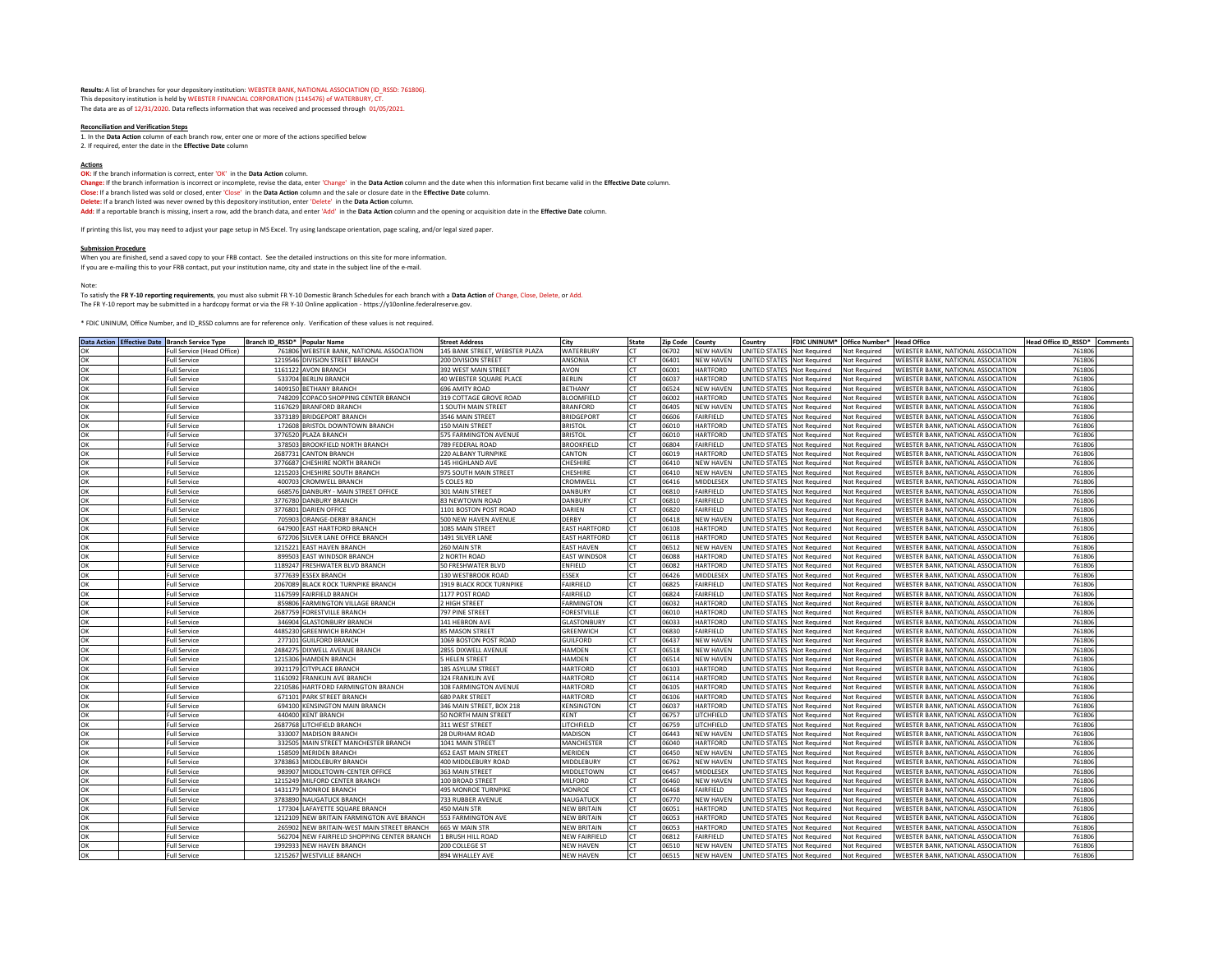|    | Data Action Effective Date Branch Service Type | Branch ID RSSD* Popular Name |                                                      | <b>Street Address</b>                     | City                      | <b>State</b>    | <b>Zip Code</b> | County                       | Country                                                  | FDIC UNINUM* Office Number* Head Office |                                                                          | Head Office ID RSSD* Comments |  |
|----|------------------------------------------------|------------------------------|------------------------------------------------------|-------------------------------------------|---------------------------|-----------------|-----------------|------------------------------|----------------------------------------------------------|-----------------------------------------|--------------------------------------------------------------------------|-------------------------------|--|
|    | <b>Full Service</b>                            |                              | 306104 BOARDMAN TERRACE BRANCH                       | 53 MAIN STREET                            | <b>NEW MILFORD</b>        | <b>CT</b>       | 06776           | <b>LITCHFIFLD</b>            | UNITED STATES Not Required Not Required                  |                                         | <b>WEBSTER BANK, NATIONAL ASSOCIATION</b>                                | 761806                        |  |
| OK | Full Service                                   |                              | 1400764 LANESVILLE BRANCH                            | <b>169 DANBURY ROAD</b>                   | <b>NEW MILFORD</b>        | СT              | 06776           | LITCHFIELD                   | UNITED STATES Not Required                               | <b>Not Required</b>                     | WEBSTER BANK, NATIONAL ASSOCIATION                                       | 761806                        |  |
| OK | <b>Full Service</b>                            |                              | 31509 NEWINGTON BRANCH                               | 3180 BERLIN TURNPIKE                      | NEWINGTON                 | <b>CT</b>       | 06111           | HARTFORD                     | UNITED STATES Not Required                               | Not Required                            | WEBSTER BANK, NATIONAL ASSOCIATION                                       | 76180                         |  |
| OK | <b>Full Service</b>                            |                              | 2204165 NEWINGTON MAIN STREET BRANCH                 | 1120 MAIN STR                             | <b>NEWINGTON</b>          | <b>CT</b>       | 06111           | HARTFORD                     | UNITED STATES Not Required                               |                                         | WEBSTER BANK, NATIONAL ASSOCIATION                                       | 76180                         |  |
| OK | Full Service                                   |                              | 1369133 NORTH HAVEN BRANCH                           | 70 WASHINGTON AVE                         | <b>NORTH HAVEN</b>        | <b>CT</b>       | 06473           | <b>NEW HAVEN</b>             | UNITED STATES Not Required                               | Not Required<br>Not Required            | WEBSTER BANK, NATIONAL ASSOCIATION                                       | 76180                         |  |
|    | <b>Full Service</b>                            |                              | 3381410 NORWALK EAST BRANCH                          | <b>192 WESTPORT AVENUE</b>                | <b>NORWALK</b>            | CT              | 06851           | <b>FAIRFIFID</b>             | UNITED STATES Not Required                               | Not Required                            | WEBSTER BANK, NATIONAL ASSOCIATION                                       | 76180                         |  |
| OK | Full Service                                   |                              | 3784842 NORWALK WEST BRANCH                          | <b>402 CONNECTICUT AVENUE</b>             | <b>IORWALK</b>            | <b>CT</b>       | 06854           | FAIRFIELD                    | UNITED STATES Not Required                               |                                         | WEBSTER BANK, NATIONAL ASSOCIATION                                       | 761806                        |  |
|    |                                                |                              |                                                      |                                           |                           | <b>CT</b>       |                 |                              |                                                          | Not Required                            |                                                                          | 76180                         |  |
|    | Full Service                                   |                              | 2304092 OLD LYME BRANCH                              | 7 HALLS ROAD                              | <b>OLD LYME</b>           |                 | 06371           | NEW LONDON                   | UNITED STATES Not Required                               | Not Required                            | WEBSTER BANK, NATIONAL ASSOCIATION                                       |                               |  |
|    | <b>Full Service</b>                            |                              | 2505330 OLD SAYBROOK BRANCH                          | 723 BOSTON POST ROAD                      | <b>OLD SAYBROOK</b>       | <b>CT</b>       | 06475           | MIDDLESEX                    | UNITED STATES Not Required                               | Not Required                            | WEBSTER BANK, NATIONAL ASSOCIATION                                       | 76180                         |  |
| OK | <b>Full Service</b>                            |                              | 1167647 ORANGE BRANCH                                | 247 BOSTON POST RD                        | ORANGE                    | <b>CT</b>       | 06477           | <b>NEW HAVEN</b>             | UNITED STATES Not Required                               | Not Required                            | WEBSTER BANK, NATIONAL ASSOCIATION                                       | 76180                         |  |
| OK | <b>Full Service</b>                            |                              | 1415722 OXFORD BRANCH                                | 60 OXFORD ROAD                            | <b>OXFORD</b>             | CT              | 06478           | NFW HAVFN                    | UNITED STATES Not Required                               | Not Required                            | WEBSTER BANK, NATIONAL ASSOCIATION                                       | 76180                         |  |
|    | Full Service                                   |                              | 766502 PLAINVILLE BRANCH                             | 51 E MAIN STREET                          | PLAINVILLE                | <b>CT</b>       | 06062           | HARTFORD                     | UNITED STATES Not Required                               | Not Required                            | WEBSTER BANK, NATIONAL ASSOCIATION                                       | 761806                        |  |
|    | <b>Full Service</b>                            |                              | 3785849 PROSPECT BRANCH                              | 45 WATERBURY ROAD                         | PROSPECT                  | <b>CT</b>       | 06712           | <b>NEW HAVEN</b>             | UNITED STATES Not Required                               | Not Required                            | WEBSTER BANK, NATIONAL ASSOCIATION                                       | 76180                         |  |
|    | <b>Full Service</b>                            |                              | 944908 RIDGEFIELD BRANCH                             | 14 DANBURY ROAD                           | RIDGEFIELD                | <b>CT</b>       | 06877           | <b>FAIRFIELD</b>             | UNITED STATES Not Required                               | Not Required                            | WEBSTER BANK, NATIONAL ASSOCIATION                                       | 761806                        |  |
|    | <b>Full Service</b>                            |                              | 1161131 ROCKY HILL WEST BRANCH                       | 377 CROMWELL AVENUE                       | <b>ROCKY HILL</b>         | <b>CT</b>       | 06067           | HARTFORD                     | UNITED STATES Not Required                               | Not Required                            | WEBSTER BANK, NATIONAL ASSOCIATION                                       | 76180                         |  |
|    | <b>Full Service</b>                            |                              | 704308 SEYMOUR BRANCH                                | 15 NEW HAVEN ROAD                         | SEYMOUR                   | CT              | 06483           | <b>NEW HAVEN</b>             | UNITED STATES Not Required                               | Not Required                            | WEBSTER BANK, NATIONAL ASSOCIATION                                       | 76180                         |  |
|    | Full Service                                   |                              | 501002 SHARON BRANCH                                 | GAY STREET                                | HARON                     | <b>CT</b>       | 06069           | LITCHFIELD                   | UNITED STATES Not Required                               | Not Required                            | WEBSTER BANK, NATIONAL ASSOCIATION                                       | 761806                        |  |
|    | Full Service                                   |                              | 1888522 BRIDGEPORT AVENUE BRANCH                     | 375 BRIDGEPORT AVE                        | SHELTON                   | <b>CT</b>       | 06484           | FAIRFIELD                    | UNITED STATES Not Required                               | Not Required                            | WEBSTER BANK, NATIONAL ASSOCIATION                                       | 76180                         |  |
|    | <b>Full Service</b>                            |                              | 3921151 HUNTINGTON BRANCH                            | 506 SHELTON AVENUE                        | SHELTON                   | <b>CT</b>       | 06484           | <b>FAIRFIELD</b>             | UNITED STATES Not Required                               | Not Required                            | WEBSTER BANK, NATIONAL ASSOCIATION                                       | 76180                         |  |
|    | <b>Full Service</b>                            |                              | 563206 SHERMAN BRANCH                                | 3 ROUTE 39 NORTH                          | SHERMAN                   | <b>CT</b>       | 06784           | FAIRFIELD                    | UNITED STATES Not Required                               | Not Required                            | WEBSTER BANK, NATIONAL ASSOCIATION                                       | 76180                         |  |
| OK | <b>Full Service</b>                            |                              | 3921160 SIMSBURY BRANCH                              | 708 HOPMEADOW STREET                      | SIMSBURY                  | <b>CT</b>       | 06070           | HARTFORD                     | UNITED STATES Not Required                               | Not Required                            | WEBSTER BANK, NATIONAL ASSOCIATION                                       | 76180                         |  |
|    | Full Service                                   |                              | 776707 SOMERS BRANCH                                 | <b>37 MAIN STREET</b>                     | SOMERS                    | CΤ              | 06071           | <b>TOLLAND</b>               | UNITED STATES Not Required                               | Not Required                            | WEBSTER BANK, NATIONAL ASSOCIATION                                       | 761806                        |  |
|    | <b>Full Service</b>                            |                              | 1393129 SOUTH WINDSOR BRANCH                         | 1695 ELLINGTON RD                         | SOUTH WINDSOR             | <b>CT</b>       | 06074           | HARTFORD                     | UNITED STATES Not Required                               | Not Required                            | WEBSTER BANK, NATIONAL ASSOCIATION                                       | 76180                         |  |
|    | <b>Full Service</b>                            |                              | 1359871 SOUTHBURY BRANCH                             | 100 MAIN STREET NORTH                     | SOUTHBURY                 | <b>CT</b>       | 06488           | <b>NEW HAVEN</b>             | UNITED STATES Not Required                               | Not Required                            | WEBSTER BANK, NATIONAL ASSOCIATION                                       | 76180                         |  |
|    | <b>Full Service</b>                            |                              | 1212097 SOUTHINGTON NORTH BRANCH                     | 359 QUEEN STREET                          | SOUTHINGTON               | <b>CT</b>       | 06489           | HARTFORD                     | UNITED STATES Not Required                               | Not Required                            | WEBSTER BANK, NATIONAL ASSOCIATION                                       | 76180                         |  |
|    | <b>Full Service</b>                            |                              | 691677 SOUTHINGTON SOUTH BRANCH                      | 132 MAIN ST                               | SOUTHINGTON               | CT              | 06489           | HARTFORD                     | UNITED STATES Not Required                               | <b>Not Required</b>                     | WEBSTER BANK, NATIONAL ASSOCIATION                                       | 76180                         |  |
|    | Full Service                                   |                              | 3786024 STAMFORD BRANCH                              | 1959 SUMMER STREET                        | <b>STAMFORD</b>           | CT              | 06905           | FAIRFIELD                    | UNITED STATES Not Required                               | Not Required                            | WEBSTER BANK, NATIONAL ASSOCIATION                                       | 761806                        |  |
|    | Full Service                                   |                              | 4859587 TRESSER BRANCH                               | 760 WASHINGTON BOULEVARD                  | STAMFORD                  | <b>CT</b>       | 06901           | FAIRFIELD                    | UNITED STATES Not Required                               | Not Required                            | WEBSTER BANK, NATIONAL ASSOCIATION                                       | 76180                         |  |
|    | <b>Full Service</b>                            |                              | 4549721 STORRS DEVELOPMENT CENTER BRANCH             | 1 ROYCE CIRCLE, SUITE 102                 | <b>STORRS</b>             | CT              | 06268           | <b>TOLLAND</b>               | UNITED STATES Not Required                               | Not Required                            | WEBSTER BANK, NATIONAL ASSOCIATION                                       | 76180                         |  |
|    | <b>Full Service</b>                            |                              | 3402810 STRATFORD BRANCH                             | 450 BARNUM AVENUE                         | <b>STRATFORD</b>          | <b>CT</b>       | 06614           | FAIRFIELD                    | UNITED STATES Not Required                               | Not Required                            | WEBSTER BANK, NATIONAL ASSOCIATION                                       | 76180                         |  |
| OK | <b>Full Service</b>                            |                              | 3786051 SUFFIELD BRANCH                              | <b>66 NORTH MAIN STREET</b>               | SUFFIELD                  | <b>CT</b>       | 06078           | <b>HARTFORD</b>              | UNITED STATES Not Required                               | Not Required                            | WEBSTER BANK, NATIONAL ASSOCIATION                                       | 761806                        |  |
|    | <b>Full Service</b>                            |                              | 946809 TERRYVILLE BRANCH                             | 1 NORTH RIVERSIDE AVENUE, ROUTE 6         | TERRYVILLE                | СT              | 06786           | <b>LITCHFIELD</b>            | UNITED STATES Not Required                               | Not Required                            | WEBSTER BANK, NATIONAL ASSOCIATION                                       | 761806                        |  |
|    | Full Service                                   |                              | 150101 THOMASTON BRANCH                              | 155 MAIN STREET                           | <b>HOMASTON</b>           | <b>CT</b>       | 06787           | LITCHFIELD                   | UNITED STATES Not Required                               | Not Required                            | WEBSTER BANK, NATIONAL ASSOCIATION                                       | 76180                         |  |
|    | <b>Full Service</b>                            |                              | 2687674 TOP OF THE HILL BRANCH                       | 1180 FAST MAIN STREET                     | <b><i>TORRINGTON</i></b>  | <b>CT</b>       | 06790           | <b>ITCHFIFID</b>             | UNITED STATES Not Required                               | Not Required                            | WEBSTER BANK, NATIONAL ASSOCIATION                                       | 76180                         |  |
|    | Full Service                                   |                              | 1469912 TRUMBULL BRANCH                              | 2 DANIELS FARM ROAD                       | <b>RUMBULL</b>            | <b>CT</b>       | 06611           | FAIRFIELD                    | UNITED STATES Not Required                               | Not Required                            | WEBSTER BANK, NATIONAL ASSOCIATION                                       | 76180                         |  |
|    | <b>Full Service</b>                            |                              | 1971808 VERNON BRANCH                                | 475 TALCOTTVILLE ROAD                     | VERNON                    | CT              | 06066           | TOLLAND                      | UNITED STATES Not Required                               | Not Required                            | WEBSTER BANK, NATIONAL ASSOCIATION                                       | 76180                         |  |
|    | Full Service                                   |                              | 3786060 WALLINGFORD BRANCH                           | 64 SOUTH MAIN STREET                      | VALLINGFORD               | <b>CT</b>       | 6492            | <b>NEW HAVEN</b>             | UNITED STATES Not Required                               | Not Required                            | WEBSTER BANK, NATIONAL ASSOCIATION                                       | 761806                        |  |
|    | Full Service                                   |                              | 3786220 CHASE AVENUE BRANACH                         | 5 WIGWAM AVENUE                           | WATERBURY                 | <b>CT</b>       | 06704           | <b>NEW HAVEN</b>             | UNITED STATES Not Required                               | Not Required                            | WEBSTER BANK, NATIONAL ASSOCIATION                                       | 76180                         |  |
|    | <b>Full Service</b>                            |                              | 1747179 HIGHI AND AVENUE BRANCH                      | 326 HIGHLAND AVENUE                       | <b>WATERBURY</b>          | <b>CT</b>       | 06708           | <b>NFW HAVFN</b>             | UNITED STATES Not Required                               | Not Required                            | WEBSTER BANK, NATIONAL ASSOCIATION                                       | 76180                         |  |
|    | <b>Full Service</b>                            |                              | 3786239 MATTATUCK PLAZA BRANCH                       | 725 WOLCOTT STREET                        | WATERBURY                 | <b>CT</b>       | 06705           | NEW HAVEN                    | UNITED STATES Not Required                               | Not Required                            | WEBSTER BANK, NATIONAL ASSOCIATION                                       | 76180                         |  |
| OK | <b>Full Service</b>                            |                              | 3786202 REIDVILLE DRIVE BRANCH                       | <b>364 REIDVILLE DRIVE</b>                | WATERBURY                 | CT              | 06705           | NFW HAVFN                    | UNITED STATES Not Required                               | Not Required                            | WEBSTER BANK, NATIONAL ASSOCIATION                                       | 76180                         |  |
|    | <b>Full Service</b>                            |                              | 3786257 PIONEER PLAZA BRANCH                         | <b>544 STRAITS TURNPIKE</b>               | WATERTOWN                 | <b>CT</b>       | 06795           | <b>LITCHFIELD</b>            | UNITED STATES Not Required                               | Not Required                            | WEBSTER BANK, NATIONAL ASSOCIATION                                       | 761806                        |  |
|    | Full Service                                   |                              | 3786266 WATERTOWN BRANCH                             | 712 MAIN STREET                           | WATERTOWN                 | <b>CT</b>       | 06795           | LITCHFIELD                   | UNITED STATES Not Required                               | Not Required                            | WEBSTER BANK, NATIONAL ASSOCIATION                                       | 76180                         |  |
|    | <b>Full Service</b>                            |                              | 811701 BISHOPS CORNER BRANCH                         | <b>774 NORTH MAIN STREET</b>              | <b>WEST HARTFORD</b>      | CT              | 06117           | HARTFORD                     | UNITED STATES Not Required                               | Not Required                            | WEBSTER BANK, NATIONAL ASSOCIATION                                       | 76180                         |  |
|    | Full Service                                   |                              | 863700 ELMWOOD BRANCH                                | 1114 NEW BRITAIN AVENUE                   | <b>WEST HARTFORD</b>      | <b>CT</b>       | 06110           | HARTFORD                     | UNITED STATES Not Required                               | Not Required                            | WEBSTER BANK, NATIONAL ASSOCIATION                                       | 76180                         |  |
|    | <b>Full Service</b>                            |                              | 1161113 PARK ROAD BRANCH                             | 75 PARK RD                                | <b>WEST HARTFORD</b>      | CT              | 06119           | <b>HARTFORD</b>              | UNITED STATES Not Required                               | Not Required                            | WEBSTER BANK, NATIONAL ASSOCIATION                                       | 76180                         |  |
|    | Full Service                                   |                              | 802008 WEST HARTFORD BRANCH                          | <b>65 LASALLE RD</b>                      | <b>WEST HARTFORD</b>      | <b>CT</b>       | 06107           | HARTFORD                     | UNITED STATES Not Required                               | Not Required                            | WEBSTER BANK, NATIONAL ASSOCIATION                                       | 76180                         |  |
|    | Full Service                                   |                              | 1215294 WEST HAVEN BRANCH                            | 584 CAMPBELL AVE                          | WEST HAVEN                | <b>CT</b>       | 06516           | <b>NEW HAVEN</b>             | UNITED STATES Not Required                               | Not Required                            | WEBSTER BANK, NATIONAL ASSOCIATION                                       | 76180                         |  |
|    | <b>Full Service</b>                            |                              | 2591182 WESTPORT OFFICE                              | 244 POST ROAD FAST                        | WESTPORT                  | <b>CT</b>       | 06880           | <b>FAIRFIFID</b>             | UNITED STATES Not Required                               | Not Required                            | WEBSTER BANK, NATIONAL ASSOCIATION                                       | 76180                         |  |
| OK | <b>Full Service</b>                            |                              | 657002 SILAS DEANE OFFICE                            | 1039 SILAS DEANE HIGHWAY                  | WETHERSFIELD              | <b>CT</b>       | 06109           | HARTFORD                     | UNITED STATES Not Required                               |                                         | WEBSTER BANK, NATIONAL ASSOCIATION                                       | 76180                         |  |
|    | <b>Full Service</b>                            |                              | 947507 WILTON BRANCH                                 | 219 TOWN GREEN                            | <b>WILTON</b>             | CT              | 06897           | FAIRFIELD                    |                                                          | Not Required<br>Not Required            | WEBSTER BANK, NATIONAL ASSOCIATION                                       | 76180                         |  |
| OK | Full Service                                   |                              | 709004 BROAD STREET WINDSOR BRANCH                   | 176 BROAD STREET                          | WINDSOR                   | <b>CT</b>       | 06095           | HARTFORD                     | UNITED STATES Not Required<br>UNITED STATES Not Required | Not Required                            | WEBSTER BANK, NATIONAL ASSOCIATION                                       | 761806                        |  |
|    |                                                |                              |                                                      |                                           |                           |                 |                 |                              |                                                          |                                         |                                                                          |                               |  |
|    | Full Service                                   |                              | 3786275 POQUONOCK OFFICE                             | 2100 POQUONOCK ROAD                       | WINDSOR                   | CT<br><b>CT</b> | 06095           | HARTFORD<br><b>ITCHFIFID</b> | UNITED STATES Not Required                               | Not Required                            | WEBSTER BANK, NATIONAL ASSOCIATION                                       | 76180<br>76180                |  |
|    | <b>Full Service</b><br>Full Service            |                              | 2687692 WINSTED BRANCH<br>776903 WOLCOTT ROAD BRANCH | 200 NEW HARTFORD ROAD<br>710 WOLCOTT ROAD | <b>WINSTED</b><br>WOLCOTT | <b>CT</b>       | 88080<br>06716  | <b>NEW HAVEN</b>             | UNITED STATES Not Required                               | Not Required                            | WEBSTER BANK, NATIONAL ASSOCIATION<br>WEBSTER BANK, NATIONAL ASSOCIATION | 76180                         |  |
|    |                                                |                              |                                                      |                                           |                           |                 |                 |                              | UNITED STATES Not Required                               | Not Required                            |                                                                          |                               |  |
|    | <b>Full Service</b>                            |                              | 3786284 ATTLEBORO BRANCH                             | 27 PARK STREET                            | <b>ATTLEBORO</b>          | MA              | 02703           | BRISTOL                      | UNITED STATES Not Required                               | Not Required                            | WEBSTER BANK, NATIONAL ASSOCIATION                                       | 76180                         |  |
|    | Full Service                                   |                              | 4006233 BOSTON FINANCIAL BRANCH                      | 100 FRANKLIN STREET                       | BOSTON                    | MA              | 2110            | <b>SUFFOLK</b>               | UNITED STATES Not Required                               | Not Required                            | WEBSTER BANK, NATIONAL ASSOCIATION                                       | 76180                         |  |
|    | Full Service                                   |                              | 4967914 CHINATOWN SQUARE BRANCH                      | 25 STUART STREET                          | <b>BOSTON</b>             | MA              | 02116           | SUFFOLK                      | UNITED STATES Not Required                               | Not Required                            | WEBSTER BANK, NATIONAL ASSOCIATION                                       | 76180                         |  |
|    | <b>Full Service</b>                            |                              | 4968069 COPLEY SOUARE BRANCH                         | 491 BOYLSTON ST                           | <b>BOSTON</b>             | MA              | 02116           | <b>SUFFOLK</b>               | UNITED STATES Not Required                               | Not Required                            | WEBSTER BANK, NATIONAL ASSOCIATION                                       | 76180                         |  |
| OK | <b>Full Service</b>                            |                              | 4968078 DOWNTOWN CROSSING BRANCH                     | 70 SUMMER ST                              | <b>BOSTON</b>             | MA              | 02110           | <b>SUFFOLK</b>               | UNITED STATES Not Required                               | Not Required                            | WEBSTER BANK, NATIONAL ASSOCIATION                                       | 76180                         |  |
| OK | <b>Full Service</b>                            |                              | 4968041 FENWAY BRANCH                                | 1367 BOYLSON ST                           | <b>BOSTON</b>             | MA              | 02215           | <b>SUFFOLK</b>               | UNITED STATES Not Required                               | Not Required                            | WEBSTER BANK, NATIONAL ASSOCIATION                                       | 76180                         |  |
|    | <b>Full Service</b>                            |                              | 4968087 GOVERNMENT CENTER BRANCH                     | 100 CAMBRIDGE ST                          | <b>BOSTON</b>             | MA              | 02114           | <b>SUFFOLK</b>               | UNITED STATES Not Required                               | Not Required                            | WEBSTER BANK, NATIONAL ASSOCIATION                                       | 761806                        |  |
|    | Full Service                                   |                              | 4967893 SOUTH END BRANCH                             | 1365 WASHINGTON ST                        | <b>BOSTON</b>             | MA              | 02118           | <b>SUFFOLK</b>               | UNITED STATES Not Required                               | Not Required                            | WEBSTER BANK, NATIONAL ASSOCIATION                                       | 76180                         |  |
|    | <b>Full Service</b>                            |                              | 718305 BROCKTON BRANCH                               | <b>719 BELMONT STREET</b>                 | <b>BROCKTON</b>           | MA              | 02301           | <b>PI YMOUTH</b>             | UNITED STATES Not Required                               | Not Required                            | WEBSTER BANK, NATIONAL ASSOCIATION                                       | 76180                         |  |
|    | Full Service                                   |                              | 711502 OAK STREET BRANCH                             | 220 OAK STREET                            | <b>BROCKTON</b>           | MA              | 02301           | PLYMOUTH                     | UNITED STATES Not Required                               | Not Required                            | WEBSTER BANK, NATIONAL ASSOCIATION                                       | 76180                         |  |
|    | <b>Full Service</b>                            |                              | 4967950 COOLIDGE CORNER BRANCH                       | 297 HARVARD ST                            | <b>BROOKLINE</b>          | MA              | 02446           | <b>NORFOLK</b>               | UNITED STATES Not Required                               | Not Required                            | WEBSTER BANK, NATIONAL ASSOCIATION                                       | 76180                         |  |
|    | Full Service                                   |                              | 4967923 HARVARD SQUARE BRANCH                        | ONE BRATTLE SQUARE                        | <b>AMBRIDGE</b>           | MA              | 2138            | MIDDLESEX                    | UNITED STATES Not Required                               | Not Required                            | WEBSTER BANK, NATIONAL ASSOCIATION                                       | 76180                         |  |
|    | Full Service                                   |                              | 4967969 KENDALL SQUARE BRANCH                        | 100 BINNEY STREET                         | CAMBRIDGE                 | MA              | 02142           | MIDDLESEX                    | UNITED STATES Not Required                               | Not Required                            | WEBSTER BANK, NATIONAL ASSOCIATION                                       | 76180                         |  |
|    | <b>Full Service</b>                            |                              | 4967996 PORTER SOUARE BRANCH                         | 1815 MASSACHUSETTS AVE                    | CAMBRIDGE                 | MA              | 02140           | <b>MIDDI ESEX</b>            | UNITED STATES Not Required                               | Not Required                            | WEBSTER BANK, NATIONAL ASSOCIATION                                       | 76180                         |  |
| OK | <b>Full Service</b>                            |                              | 3786305 PLYMOUTH AVENUE BRANCH                       | 1450 PLYMOUTH AVENUE                      | <b>FALL RIVER</b>         | MA              | 02721           | <b>BRISTOL</b>               | UNITED STATES Not Required                               | <b>Not Required</b>                     | WEBSTER BANK, NATIONAL ASSOCIATION                                       | 76180                         |  |
| OK | <b>Full Service</b>                            |                              | 3786323 SULLIVAN DRIVE BRANCH                        | 33 JEREMIAH V SULLIVAN DRIVE              | <b>FALL RIVER</b>         | MA              | 02721           | <b>BRISTOL</b>               | UNITED STATES Not Required                               | Not Required                            | WEBSTER BANK, NATIONAL ASSOCIATION                                       | 76180                         |  |
|    | <b>Full Service</b>                            |                              | 4968014 LEXINGTON BRANCH                             | 31 WALTHAM ST                             | LEXINGTON                 | MA              | 02421           | MIDDLESEX                    | UNITED STATES Not Required                               | Not Required                            | WEBSTER BANK, NATIONAL ASSOCIATION                                       | 761806                        |  |
|    | Full Service                                   |                              | 1861039 MATTAPOISETT BRANCH                          | 28 COUNTY ROAD                            | MATTAPOISETT              | MA              | 02739           | PLYMOUTH                     | UNITED STATES Not Required                               | Not Required                            | WEBSTER BANK, NATIONAL ASSOCIATION                                       | 76180                         |  |
|    | <b>Full Service</b>                            |                              | 4968005 NFFDHAM BRANCH                               | 1000 HIGHLAND AVE                         | <b>NFFDHAM HEIGHTS</b>    | MA              | 02494           | NORFOLK                      | UNITED STATES Not Required                               | Not Required                            | WEBSTER BANK, NATIONAL ASSOCIATION                                       | 76180                         |  |
|    | Full Service                                   |                              | 3786453 ASHLEY BLVD BRANCH                           | 975 ASHLEY BLVD                           | <b>NEW BEDFORD</b>        | MA              | 02745           | <b>BRISTOL</b>               | UNITED STATES Not Required                               | Not Required                            | WEBSTER BANK, NATIONAL ASSOCIATION                                       | 76180                         |  |
|    | <b>Full Service</b>                            |                              | 706302 PLEASANT STREET BRANCH                        | 545 PLEASANT ST                           | NEW BEDFORD               | MA              | 02740           | BRISTOL                      | UNITED STATES Not Required                               | Not Required                            | WEBSTER BANK, NATIONAL ASSOCIATION                                       | 76180                         |  |
|    | Full Service                                   |                              | 4968032 NEWTON CENTER BRANCH                         | 792 BEACON ST                             | <b>NEWTON CENTER</b>      | MA              | 2459            | MIDDLESEX                    | UNITED STATES Not Required                               | Not Required                            | WEBSTER BANK, NATIONAL ASSOCIATION                                       | 76180                         |  |
|    | Full Service                                   |                              | 4967905 NORTH QUINCY BRANCH                          | 475 HANCOCK STREET                        | NORTH QUINCY              | MA              | 02171           | NORFOLK                      | UNITED STATES Not Required                               | Not Required                            | WEBSTER BANK, NATIONAL ASSOCIATION                                       | 76180                         |  |
| OK | <b>Full Service</b>                            |                              | 3786462 SEEKONK BRANCH                               | <b>1519 NEWMAN AVENUE</b>                 | <b>SFFKONK</b>            | MA              | 02771           | <b>BRISTOL</b>               | UNITED STATES Not Required                               | Not Required                            | WEBSTER BANK, NATIONAL ASSOCIATION                                       | 76180                         |  |
| OK | <b>Full Service</b>                            |                              | 3786480 SOMERSET BRANCH                              | 1000 GRAND ARMY HIGHWAY                   | SOMERSET                  | MA              | 02726           | <b>BRISTO</b>                | UNITED STATES Not Required                               | Not Required                            | WEBSTER BANK, NATIONAL ASSOCIATION                                       | 76180                         |  |
| OK | <b>Full Service</b>                            |                              | 712303 SOUTH DARTMOUTH BR                            | <b>686 DARTMOUTH ST</b>                   | SOUTH DARTMOUTH MA        |                 | 02748           | <b>BRISTOI</b>               |                                                          | UNITED STATES Not Required Not Required | WEBSTER BANK, NATIONAL ASSOCIATION                                       | 76180                         |  |
|    | <b>Full Service</b>                            |                              | 716909 STOUGHTON BRANCH                              | 700 WASHINGTON ST                         | <b>STOUGHTON</b>          | MA              | 02072           | NORFOLK                      | UNITED STATES Not Required                               | Not Required                            | WEBSTER BANK, NATIONAL ASSOCIATION                                       | 761806                        |  |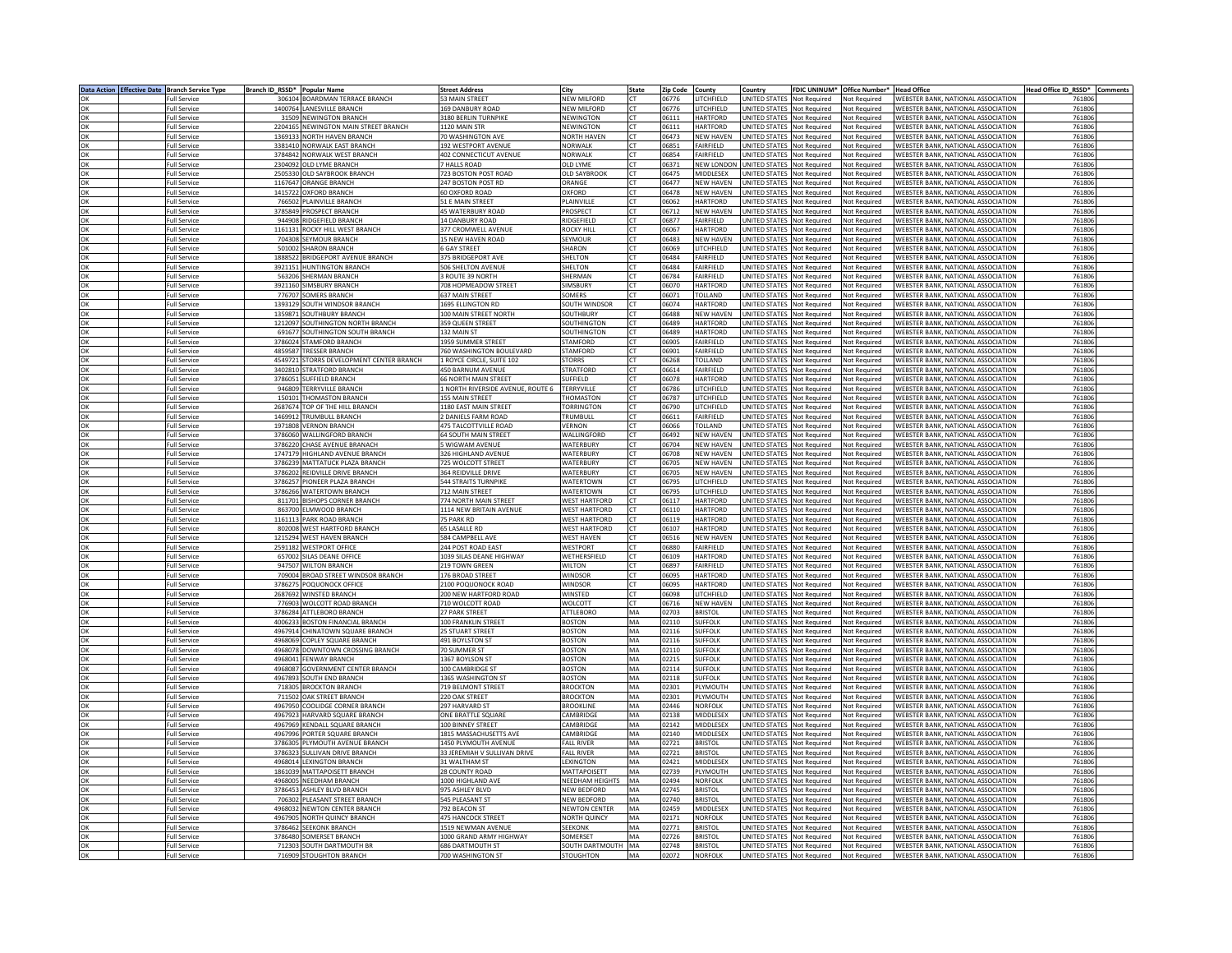|    | Data Action Effective Date Branch Service Type |                     | Branch ID RSSD* Popular Name |                                  | <b>Street Address</b>       |                       | State     | <b>Zip Code</b> | County         | Country                                |                     | FDIC UNINUM* Office Number* Head Office |                                           | Head Office ID RSSD* | Comments |
|----|------------------------------------------------|---------------------|------------------------------|----------------------------------|-----------------------------|-----------------------|-----------|-----------------|----------------|----------------------------------------|---------------------|-----------------------------------------|-------------------------------------------|----------------------|----------|
|    |                                                | <b>Full Service</b> |                              | 3786538 WASHINGTON STREET BRANCH | 2 WASHINGTON STREET         | <b>TAUNTON</b>        | MA        | 02780           | <b>BRISTOL</b> | UNITED STATES                          | <b>Not Required</b> | Not Required                            | WEBSTER BANK, NATIONAL ASSOCIATION        | 761806               |          |
| OK |                                                | <b>Full Service</b> |                              | 4967978 WELLESLEY BRANCH         | 84 CENTRAL ST               | WELLESLEY             | MA        | 02482           | <b>NORFOLK</b> | UNITED STATES                          | <b>Not Required</b> | Not Required                            | WEBSTER BANK, NATIONAL ASSOCIATION        | 761806               |          |
| OK |                                                | <b>Full Service</b> |                              | 3373198 MAMARONECK BRANCH        | 1265 BOSTON POST ROAD       | LARCHMONT             |           | 10538           |                | WESTCHESTER UNITED STATES Not Required |                     | Not Required                            | WEBSTER BANK, NATIONAL ASSOCIATION        | 761806               |          |
|    |                                                | <b>Full Service</b> |                              | 3786565 NEW ROCHELLE BRANCH      | 2 RIVER STREET              | NEW ROCHELLE          |           | 10801           |                | WESTCHESTER UNITED STATES Not Required |                     | Not Required                            | WEBSTER BANK, NATIONAL ASSOCIATION        | 761806               |          |
| OK |                                                | <b>Full Service</b> |                              | 3375222 RYE BRANCH               | <b>72 PURCHASE STREET</b>   | RYF                   |           | 10580           |                | WESTCHESTER UNITED STATES Not Required |                     | Not Required                            | WEBSTER BANK, NATIONAL ASSOCIATION        | 761806               |          |
| OK |                                                | <b>Full Service</b> |                              | 228505 SCARSDALE BRANCH          | 17 POPHAM ROAD              | SCARSDALE             |           | 10583           |                | WESTCHESTER UNITED STATES Not Required |                     | Not Required                            | WEBSTER BANK, NATIONAL ASSOCIATION        | 761806               |          |
| OK |                                                | <b>Full Service</b> |                              | 3402801 WHITE PLAINS BRANCH      | 146 MAMARONECK AVENUE       | WHITE PLAINS          | <b>NY</b> | 10601           |                | WESTCHESTER UNITED STATES Not Required |                     | Not Required                            | WEBSTER BANK, NATIONAL ASSOCIATION        | 761806               |          |
| OK |                                                | <b>Full Service</b> |                              | 3450718 MCLEAN AVENUE BRANCH     | 760 MCLEAN AVENUE           | YONKERS               |           | 10704           |                | WESTCHESTER UNITED STATES Not Required |                     | Not Required                            | WEBSTER BANK, NATIONAL ASSOCIATION        | 761806               |          |
| OK |                                                | <b>Full Service</b> |                              | 3786640 YONKERS BRANCH           | 2143 CENTRAL PARK AVENUE    | <b>YONKERS</b>        |           | 10710           |                | WESTCHESTER UNITED STATES Not Required |                     | <b>Not Required</b>                     | WEBSTER BANK, NATIONAL ASSOCIATION        | 761806               |          |
| OK |                                                | <b>Full Service</b> |                              | 3431098 BARRINGTON BRANCH        | 262 COUNTY ROAD             | <b>BARRINGTON</b>     |           | 02806           | <b>BRISTOL</b> | UNITED STATES Not Required             |                     | Not Required                            | WEBSTER BANK, NATIONAL ASSOCIATION        | 761806               |          |
|    |                                                | <b>Full Service</b> |                              | 3786659 CRANSTON BRANCH          | 1215 PARK AVENUE            | CRANSTON              |           | 02910           | PROVIDENCE     | UNITED STATES Not Required             |                     | Not Required                            | WEBSTER BANK, NATIONAL ASSOCIATION        | 761806               |          |
|    |                                                | <b>Full Service</b> |                              | 3786686 EAST GREENWICH BRANCH    | 563 MAIN STREET             | <b>EAST GREENWICH</b> |           | 02818           | <b>KENT</b>    | <b>UNITED STATES Not Required</b>      |                     | Not Required                            | <b>WEBSTER BANK, NATIONAL ASSOCIATION</b> | 761806               |          |
|    |                                                | <b>Full Service</b> |                              | 3786707 MIDDLETOWN BRANCH        | 716 AQUIDNECK AVENUE        | MIDDLETOWN            |           | 02842           | <b>NEWPORT</b> | UNITED STATES Not Required             |                     | Not Required                            | WEBSTER BANK, NATIONAL ASSOCIATION        | 761806               |          |
|    |                                                | <b>Full Service</b> |                              | 3812688 NORTH KINGSTOWN BRANCH   | 1041 TEN ROD ROAD           | NORTH KINGSTOWN R     |           | 02852           |                | WASHINGTON UNITED STATES Not Required  |                     | Not Required                            | WEBSTER BANK, NATIONAL ASSOCIATION        | 761806               |          |
|    |                                                | <b>Full Service</b> |                              | 3786734 PAWTUCKET BRANCH         | 265 NEWPORT AVENUE          | PAWTUCKET             |           | 02861           | PROVIDENCE     | UNITED STATES Not Required             |                     | Not Required                            | WEBSTER BANK, NATIONAL ASSOCIATION        | 761806               |          |
|    |                                                | <b>Full Service</b> |                              | 3786761 PROVIDENCE BRANCH        | 50 KENNEDY PLAZA, SUITE 100 | PROVIDENCE            |           | 02903           | PROVIDENCE     | UNITED STATES Not Required             |                     | Not Required                            | WEBSTER BANK, NATIONAL ASSOCIATION        | 761806               |          |
| OK |                                                | <b>Full Service</b> |                              | 3786798 RIVERSIDE BRANCH         | 741 WILLETT AVENUE          | <b>RIVERSIDE</b>      |           | 02915           | PROVIDENCE     | UNITED STATES Not Required             |                     | Not Required                            | WEBSTER BANK, NATIONAL ASSOCIATION        | 761806               |          |
| OK |                                                | <b>Full Service</b> |                              | 3402829 BALD HILL BRANCH         | 1376 BALD HILL ROAD         | WARWICK               |           | 02886           | KENT           | UNITED STATES Not Required             |                     | Not Required                            | WEBSTER BANK, NATIONAL ASSOCIATION        | 761806               |          |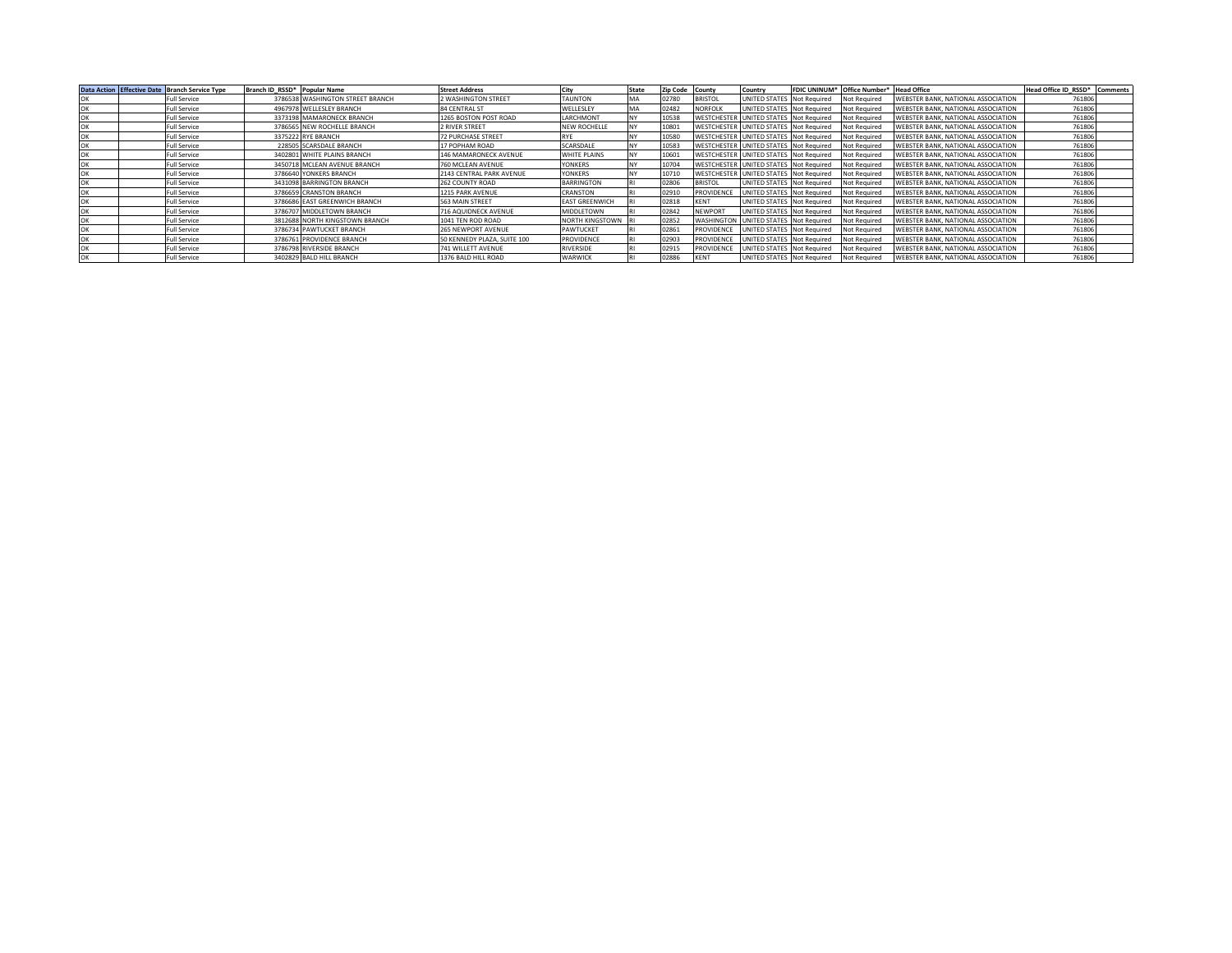| Form FR Y-6<br><b>Webster Financial Corporation</b><br>Fiscal Year Ending December 31, 2020 |                                                        |                         |                                                                |  |  |  |  |  |  |  |
|---------------------------------------------------------------------------------------------|--------------------------------------------------------|-------------------------|----------------------------------------------------------------|--|--|--|--|--|--|--|
| (1)(a) Name, City, State, Country                                                           | $(1)(b)$ country of<br>Citizenship or<br>Incorporation | <b>Number of Shares</b> | Percentage of<br><b>Voting Shares</b><br>in Holding<br>Company |  |  |  |  |  |  |  |
| BlackRock, Inc.<br>New York, NY<br><b>USA</b>                                               | <b>USA</b>                                             | 7,696,245               | 8.50                                                           |  |  |  |  |  |  |  |
| The Vanguard Group<br>Malvern, PA<br><b>USA</b>                                             | <b>USA</b>                                             | 8,399,419               | 9.31                                                           |  |  |  |  |  |  |  |
| T. Rowe Price Associates, INC.<br>Baltimore, MD<br><b>USA</b>                               | <b>USA</b>                                             | 12,593,814              | 13.9                                                           |  |  |  |  |  |  |  |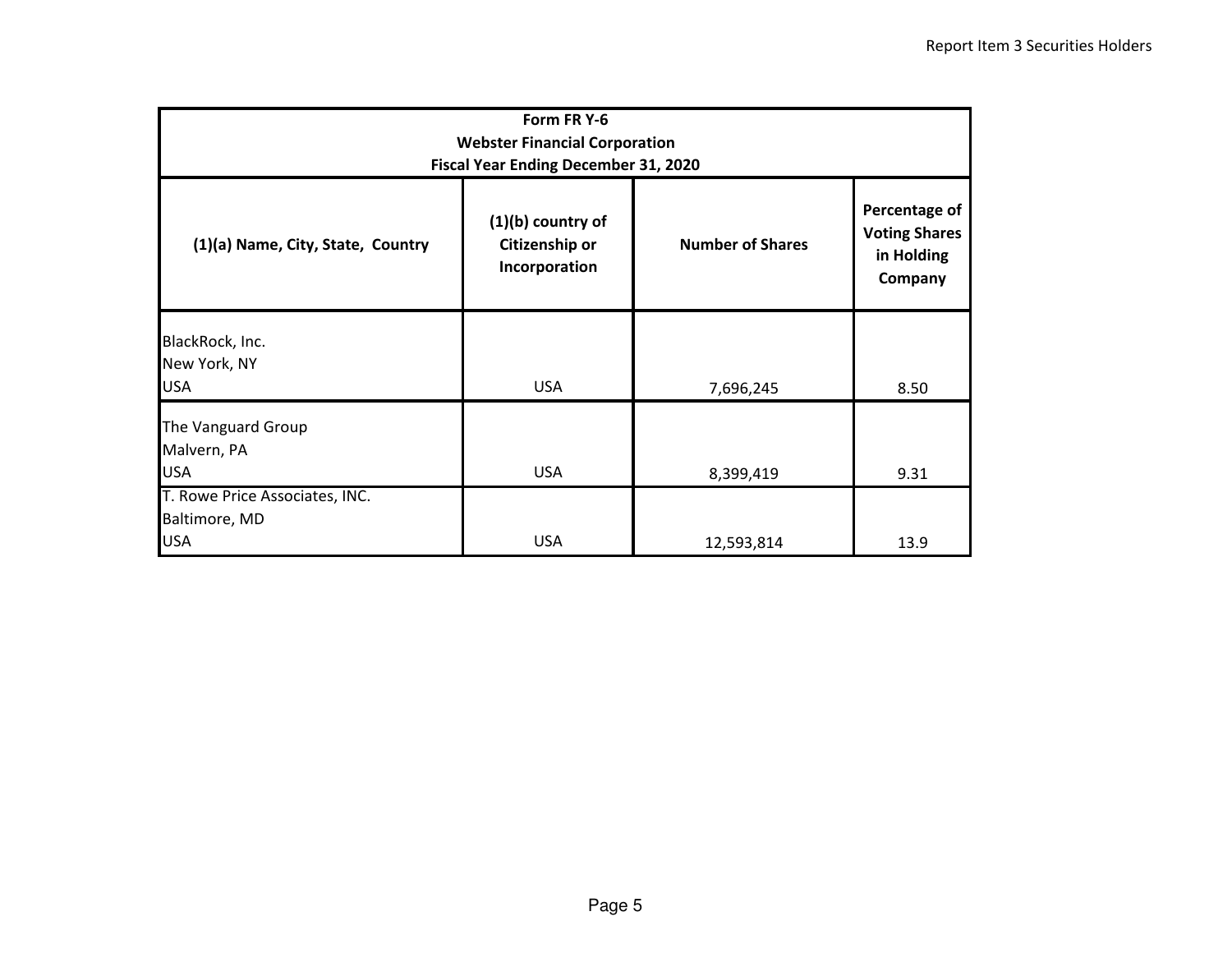|                                                               | Report Item 4: Insiders                                                         |                                                           |                                                                                           |                                        |                                     |                               |                                                                                                                                                                              |
|---------------------------------------------------------------|---------------------------------------------------------------------------------|-----------------------------------------------------------|-------------------------------------------------------------------------------------------|----------------------------------------|-------------------------------------|-------------------------------|------------------------------------------------------------------------------------------------------------------------------------------------------------------------------|
| Name,                                                         | Principal Occupation if other than with                                         |                                                           |                                                                                           |                                        | <b>Percentage of Voting</b>         | <b>Percentage of Voting</b>   | List names of other companies if 25% or more of voting                                                                                                                       |
| City, State<br>Country                                        | <b>Holding Company</b>                                                          | Title & Position with Holding Company                     | <b>Title &amp; Position with Subsidiaries</b>                                             | Title & Position with Other Businesses | <b>Shares in Holding</b><br>Company | <b>Shares in Subsidiaries</b> | securities are held                                                                                                                                                          |
| John R. Ciulla<br>Larchmont, NY<br>USA                        | N/A                                                                             | President, CEO & Director                                 | President, CEO & Director of<br>Webster Bank, N.A.                                        | N/A                                    |                                     | N/A                           | N/A                                                                                                                                                                          |
| Glenn I. MacInnes<br>Orange, CT<br><b>USA</b>                 | N/A                                                                             | EVP - Chief Financial Officer                             | EVP Chief Financial Officer of<br>Webster Bank, N.A                                       | N/A                                    |                                     | N/A                           | N/A                                                                                                                                                                          |
| Daniel H. Bley<br>Westport, CT<br>USA<br>Bernard M. Garrigues | N/A                                                                             | EVP - Chief Risk Officer                                  | EVP Chief Risk Officer of<br>Webster Bank, N.A.                                           | N/A                                    | ×                                   | N/A                           | N/A                                                                                                                                                                          |
| Stamford, CT<br>USA<br>Karen Higgins-Carter                   | N/A                                                                             | EVP- Chief Human Resources Officer                        | EVP Chief Human Resources Officer of<br>Webster Bank, N.A.                                | N/A                                    |                                     | N/A                           | N/A                                                                                                                                                                          |
| Westport, CT<br>USA<br>Charles L. Wilkins                     | N/A                                                                             | EVP - Chief Information Officer                           | EVP Chief Information Officer of<br>Webster Bank, N.A                                     | N/A                                    |                                     | N/A                           | N/A                                                                                                                                                                          |
| Milwaukee, WI<br>USA<br>Christopher J. Motl                   | N/A                                                                             | EVP - Head of H.S.A. Bank                                 | EVP - Head of H.S.A. Bank of<br>Webster Bank, N.A.                                        | N/A                                    |                                     | N/A                           | N/A                                                                                                                                                                          |
| Glastonbury, CT<br>USA<br>Brian R. Runkle                     | N/A                                                                             | EVP - Head of Commercial Banking                          | EVP-Head of Commercial of Banking of<br>Webster Bank, N.A.                                | N/A                                    |                                     | N/A                           | N/A                                                                                                                                                                          |
| Hartford, CT<br>USA<br>Harriet Munrett Wolfe                  | N/A                                                                             | <b>EVP - Bank Operations</b>                              | EVP - Bank of Operations of Webster<br>Bank N.A.<br>EVP - General Counsel and Corporate   | N/A                                    |                                     | N/A                           | N/A                                                                                                                                                                          |
| Guilford, CT<br>USA<br>Albert J. Wang                         | N/A                                                                             | EVP - General Counsel and Corporate<br>Secretary          | Secretary of<br>Webster Bank, N.A.                                                        | N/A                                    |                                     | N/A                           | N/A                                                                                                                                                                          |
| Farfield CT<br>USA<br>Jonathan W. Roberts                     | N/A                                                                             | SVP - Chief Accounting Officer                            | SVP - Chief Accounting Officer of<br>Webster Bank, N.A.<br>EVP - Head of Retail Banking & | N/A                                    | ×                                   | N/A                           | N/A                                                                                                                                                                          |
| Farmington, CT<br>USA                                         | N/A                                                                             | EVP - Head of Retail Banking &<br><b>Consumer Lending</b> | Consumer Lending of Webster Bank<br>N.A.                                                  | N/A                                    | ×                                   | N/A                           | N/A<br>Fairview Capital Partners, Inc - 50%                                                                                                                                  |
| Laurence C. Morse<br>Stamford, CT<br>USA                      | Managing Partner, Investment<br>Management -<br>Fairview Capital Partners, Inc. | Director                                                  | N/A                                                                                       | N/A                                    |                                     | N/A                           | Fairview Capital Partners, LLC - 50%<br>Fairview Constitution Mgmt, LLC - 50%<br>Fairview Special Opportunities Mgmt, LLC - 50%<br>Fairview Capital EM Partners, LLC - 27.5% |
| Karen R. Osar<br>Naples, FL<br>USA                            | Retired EVP & CFO<br>Chemtura Corporation                                       | Director                                                  | N/A                                                                                       | N/A                                    |                                     | N/A                           | N/A                                                                                                                                                                          |
| E. Carol Hayles<br>Scottsdale, AZ<br>USA<br>Mark Pettie       | N/A                                                                             | Director                                                  | N/A                                                                                       | N/A                                    |                                     | N/A                           | N/A                                                                                                                                                                          |

\*

\* N/A N/A

N/A Director **Director** and the N/A N/A N/A N/A

 Woodcliff Lake, NJ USA